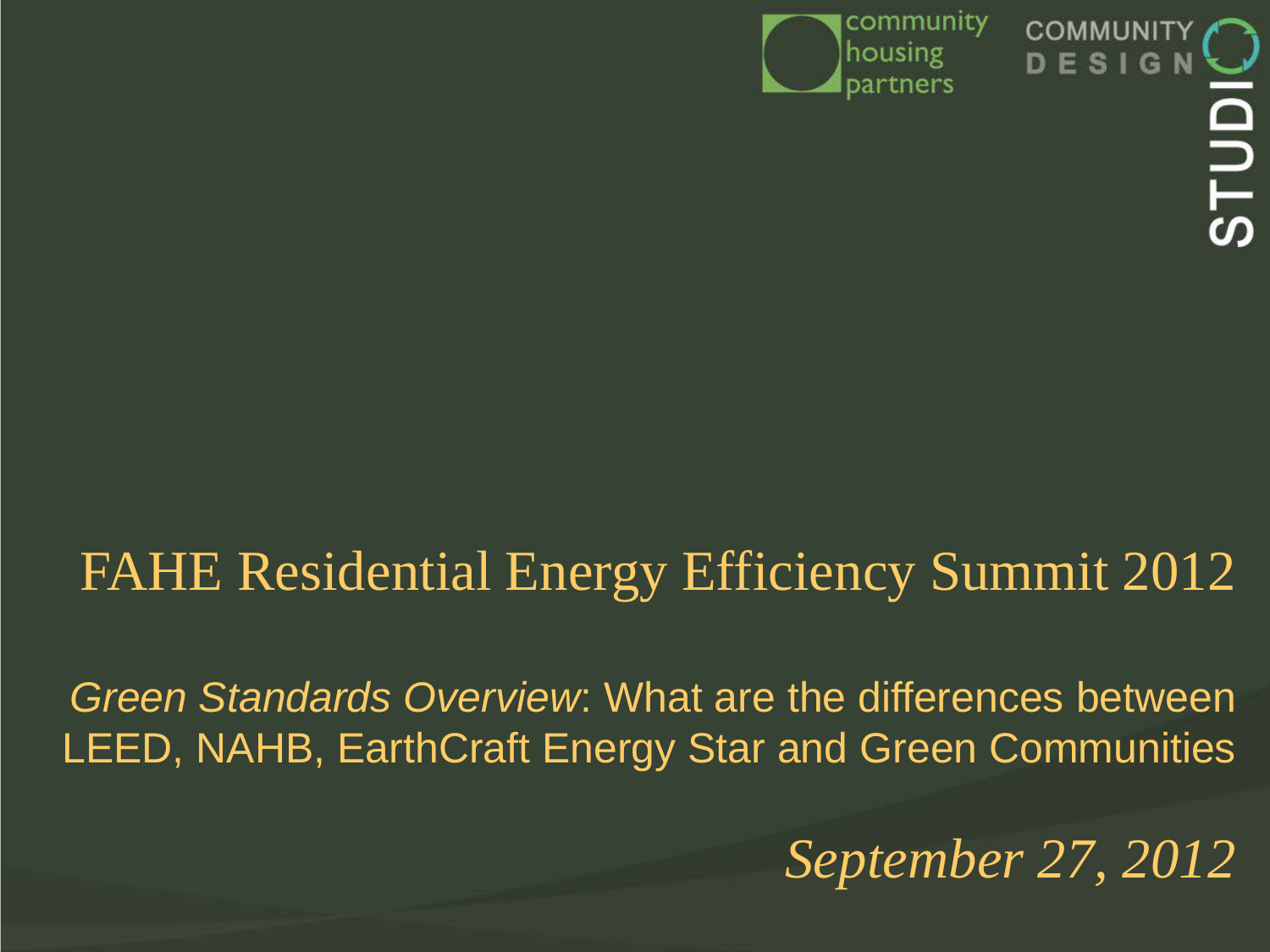







## **ENERGY STAR**



A partnership between The Enterprise Foundation, The Enterprise Social Investment Corporation and the Natural Resources Defense Council



**COMMUNIT** 

G

i<br>T

—<br>တ

E S I

D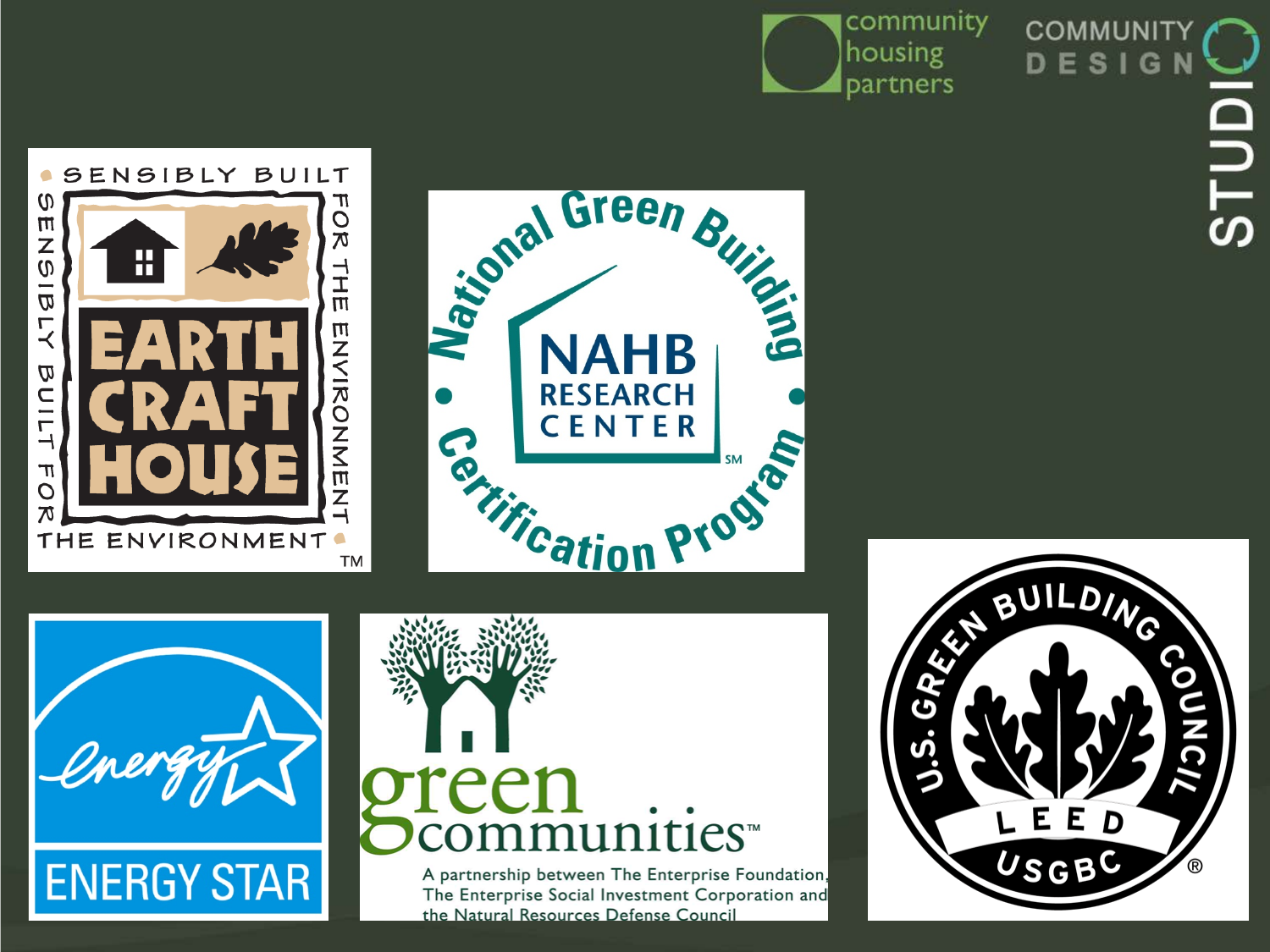

| <b>Certification</b>                                                | Organization                                                                         | Locality      | <b>Construction Type</b>                                       | <b>Project Application</b>                                                    |
|---------------------------------------------------------------------|--------------------------------------------------------------------------------------|---------------|----------------------------------------------------------------|-------------------------------------------------------------------------------|
| <b>LEED</b>                                                         | <b>US Green Building Council</b><br><b>Green Building Certification</b><br>Institute | International | <b>New Construction</b><br>Renovation                          | Single Family<br>Multi Family<br>Neighborhoods<br>Commercial<br>Institutional |
| <b>National Green Building</b><br>Certification                     | National Association of Home<br><b>Builders</b>                                      | National      | <b>New Construction</b><br>Renovation                          | Single Family<br>Multi Family<br>Land Development                             |
| EarthCraft                                                          | Southface Institute                                                                  |               | <b>New Construction</b><br>Renovation<br><b>Adaptive Reuse</b> | Single Family<br>Multi Family<br><b>Light Commercial</b><br>Communities       |
| <b>Energy Star</b>                                                  | <b>EPA &amp;DOE</b>                                                                  | National      | <b>New Construction</b>                                        | Single Family<br>Multi Family<br>Commercial<br>Industrial                     |
| <b>Enterprise Community</b><br>Partners<br><b>Green Communities</b> |                                                                                      | National      | <b>New Construction</b><br>Renovation                          | Single Family<br>Multi Family                                                 |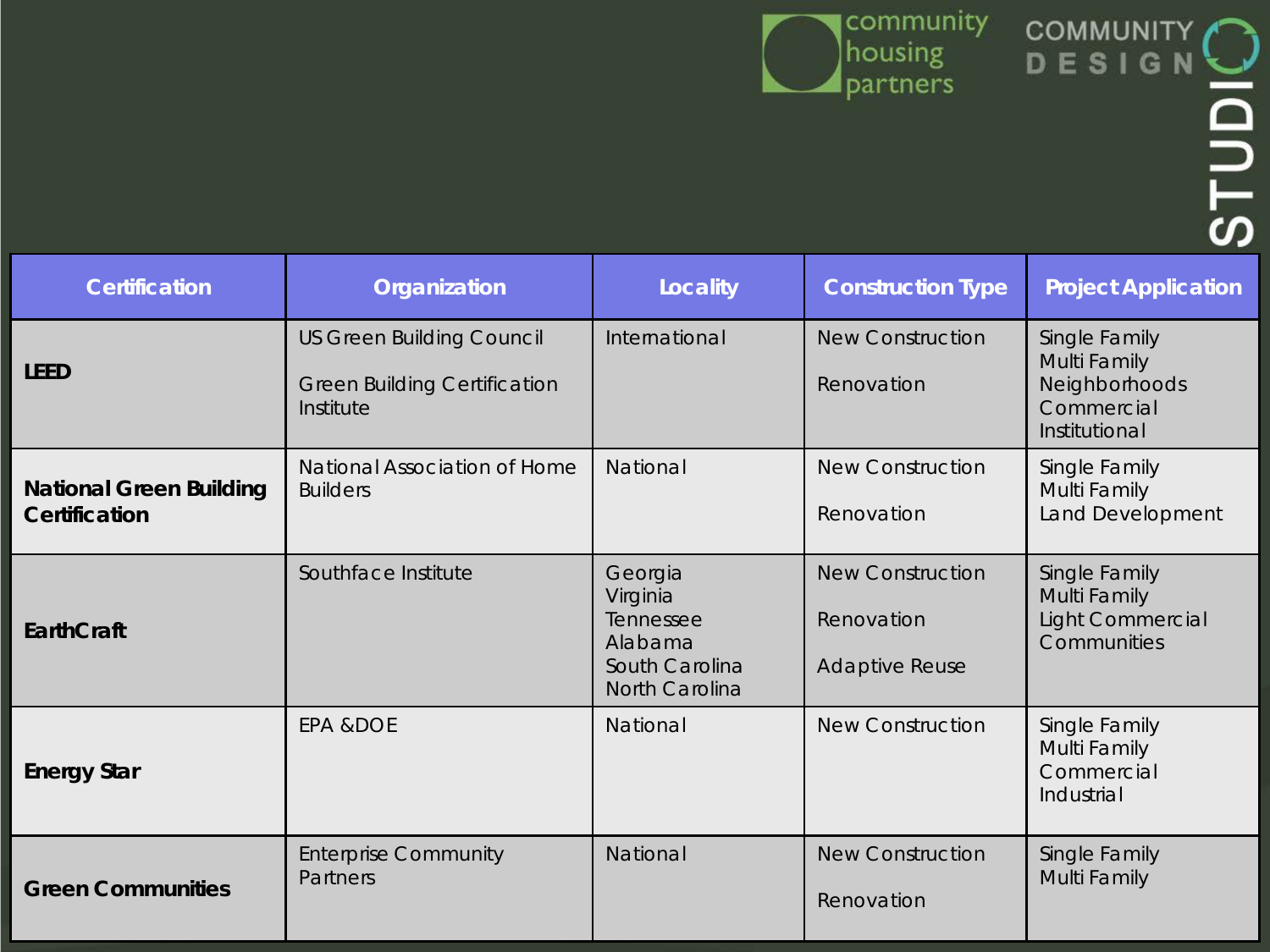

| <b>Certification</b>                                             | <b>Sustainable Site</b><br><b>Development</b> | Water<br><b>Efficiency</b> | <b>Energy</b><br><b>Efficiency</b> | <b>Materials</b><br>and<br>Resource<br><b>Efficiency</b> | <b>Indoor Air</b><br><b>Quality</b> | Neighborhood | <b>Education</b> |
|------------------------------------------------------------------|-----------------------------------------------|----------------------------|------------------------------------|----------------------------------------------------------|-------------------------------------|--------------|------------------|
| <b>LEED</b>                                                      |                                               |                            |                                    |                                                          |                                     |              |                  |
| <b>National Green</b><br><b>Building</b><br><b>Certification</b> |                                               |                            |                                    |                                                          |                                     |              |                  |
| EarthCraft                                                       |                                               |                            |                                    |                                                          |                                     |              |                  |
| <b>Energy Star</b>                                               |                                               |                            |                                    |                                                          |                                     |              |                  |
| Green<br><b>Communities</b>                                      |                                               |                            |                                    |                                                          |                                     |              |                  |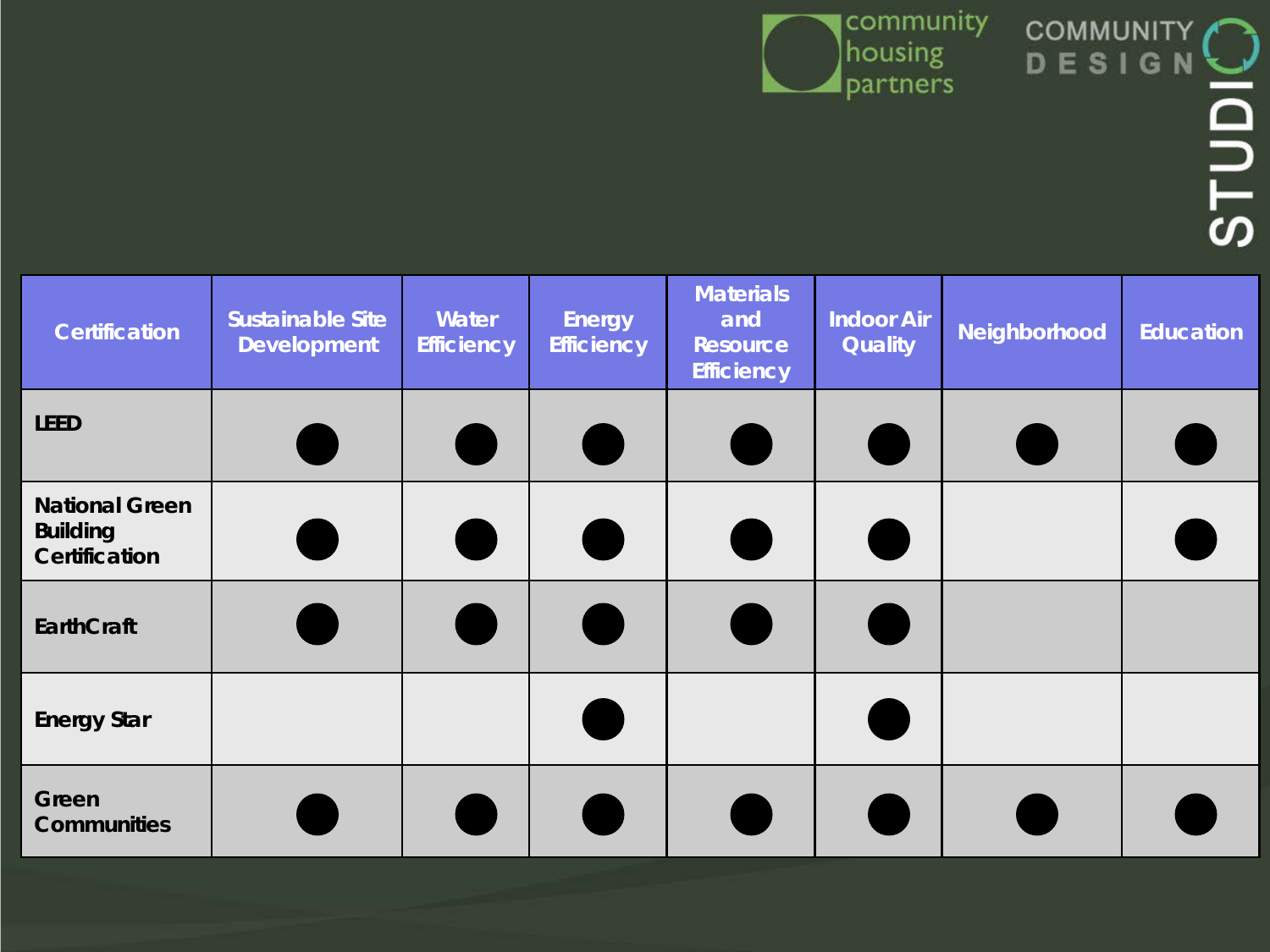

|  | LEED for Homes - discounts available |  |
|--|--------------------------------------|--|
|  |                                      |  |

- 2 \$200 / bldg for NAHB members. Increased costs for land development
- 3 Version 3 discounts available
- 4 Random sampling to verify projects
- 5 Third Party verification required in Kentucky
- 6 \$1,400 HVAC installer accreditation fee. Includes Water Management Checklist

| managomom chocmol                                         |                                                                                 |                                            |                                                                                |                                                                                  |                                                               |
|-----------------------------------------------------------|---------------------------------------------------------------------------------|--------------------------------------------|--------------------------------------------------------------------------------|----------------------------------------------------------------------------------|---------------------------------------------------------------|
| <b>Certification</b>                                      | <b>Certification</b><br>Cost                                                    | <b>Third Party</b><br><b>Certification</b> | <b>Level of Difficulty</b><br>in Construction<br>1-easiest<br>5-most difficult | Level of Difficulty for<br><b>Documentation</b><br>1-easiest<br>5-most difficult | Performance vs.<br><b>Prescriptive</b><br><b>Requirements</b> |
| <b>LEED</b>                                               | \$2,000 / unit <sup>1</sup>                                                     | <b>YES</b>                                 | $\overline{4}$                                                                 | 5                                                                                | Performance                                                   |
| <b>National Green</b><br><b>Building</b><br>Certification | \$500/ bldg <sup>2</sup>                                                        | No <sup>5</sup>                            | $\mathbf{1}$                                                                   |                                                                                  | Prescriptive                                                  |
| EarthCraft                                                | \$950 / unit -<br>single family<br>\$300 / unit -<br>multi family               | <b>YES</b>                                 | $\mathbf{1}$                                                                   | $\overline{2}$                                                                   | Performance<br>Prescriptive                                   |
| <b>Energy Star</b>                                        | \$600 / unit <sup>3, 4</sup><br>Multi family<br>\$1,200 / unit<br>Single family | <b>YES</b>                                 | $\overline{2}$                                                                 | 2 <sup>6</sup>                                                                   | Performance<br>Prescriptive                                   |
| Green<br><b>Communities</b>                               | Varies per TA                                                                   | <b>YES</b>                                 | 3                                                                              | 3                                                                                | Prescriptive                                                  |